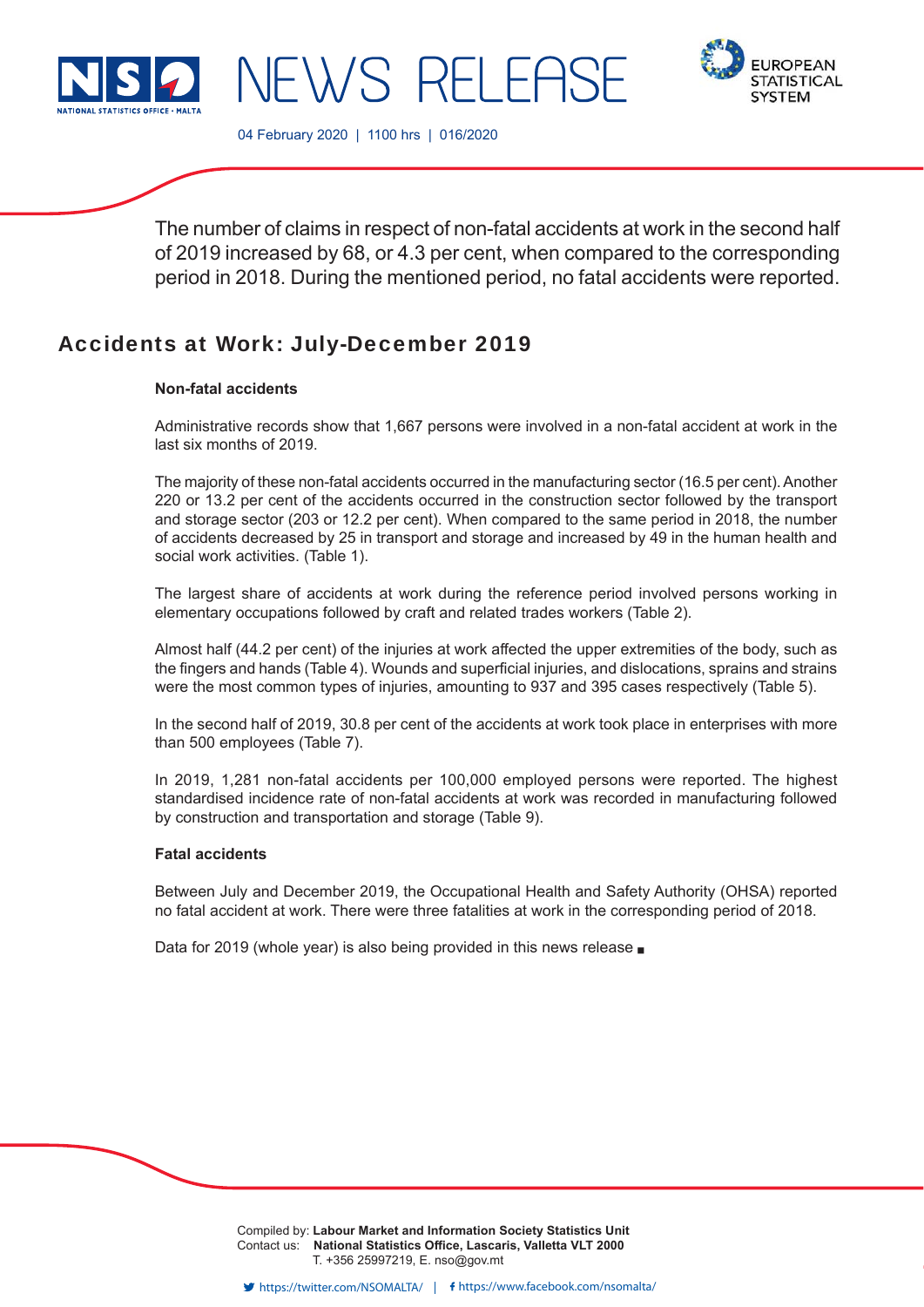#### $\sim$

#### Table 1. Non-fatal accidents at work by economic activity of enterprise

|                                                                                                                                  |                |       | 2019           |                |                |               |                |              | July-December 2018 (Revised) |                |                |               |                |              |                | July-December 2019 |              |       |
|----------------------------------------------------------------------------------------------------------------------------------|----------------|-------|----------------|----------------|----------------|---------------|----------------|--------------|------------------------------|----------------|----------------|---------------|----------------|--------------|----------------|--------------------|--------------|-------|
| Economic activity (NACE Rev. 2)                                                                                                  | <b>Males</b>   |       |                | <b>Females</b> |                | <b>Total</b>  |                | <b>Males</b> |                              | <b>Females</b> |                | Total         |                | <b>Males</b> |                | <b>Females</b>     |              | Total |
|                                                                                                                                  | No.            | $\%$  | No.            | %              | No.            | $\frac{0}{2}$ | No.            | $\%$         | No.                          | $\%$           | No.            | $\frac{0}{2}$ | No.            | $\%$         | No.            | $\frac{9}{6}$      | No.          | $\%$  |
| Agriculture, forestry and fishing                                                                                                | 42             | 1.7   | $\overline{1}$ | 0.1            | 43             | 1.3           | 26             | 2.0          | $\mathbf{1}$                 | 0.3            | 27             | 1.7           | 20             | 1.5          |                |                    | 20           | 1.2   |
| Mining and quarrying                                                                                                             | $\overline{7}$ | 0.3   |                |                | $\overline{7}$ | 0.2           | $\overline{2}$ | 0.2          |                              | ٠              | $\overline{2}$ | 0.1           | 6              | 0.5          |                |                    | 6            | 0.4   |
| Manufacturing                                                                                                                    | 476            | 19.0  | 50             | 7.0            | 526            | 16.3          | 259            | 20.2         | 26                           | 8.2            | 285            | 17.8          | 246            | 18.9         | 29             | 7.9                | 275          | 16.5  |
| Electricity, gas, steam and air conditioning supply                                                                              | 6              | 0.2   | $\sim$         |                | 6              | 0.2           | $\overline{2}$ | 0.2          |                              |                | $\overline{2}$ | 0.1           | 3              | 0.2          | ٠              |                    | 3            | 0.2   |
| Water supply; sewerage, waste management and<br>remediation activities                                                           | 100            | 4.0   | 3              | 0.4            | 103            | 3.2           | 55             | 4.3          |                              |                | 55             | 3.4           | 58             | 4.5          | $\mathbf{1}$   | 0.3                | 59           | 3.5   |
| Construction                                                                                                                     | 439            | 17.5  | 2              | 0.3            | 441            | 13.7          | 230            | 17.9         | 3                            | 0.9            | 233            | 14.6          | 218            | 16.7         | 2              | 0.5                | 220          | 13.2  |
| Wholesale and retail trade, repair of motor vehicles and<br>motorcycles                                                          | 268            | 10.7  | 52             | 7.2            | 320            | 9.9           | 124            | 9.7          | 32                           | 10.1           | 156            | 9.8           | 139            | 10.7         | 31             | 8.5                | 170          | 10.2  |
| Transportation and storage                                                                                                       | 356            | 14.2  | 54             | 7.5            | 410            | 12.7          | 194            | 15.1         | 34                           | 10.7           | 228            | 14.3          | 175            | 13.4         | 28             | 7.7                | 203          | 12.2  |
| Accommodation and food service activities                                                                                        | 179            | 7.2   | 83             | 11.6           | 262            | 8.1           | 76             | 5.9          | 43                           | 13.6           | 119            | 7.4           | 86             | 6.6          | 47             | 12.9               | 133          | 8.0   |
| Information and communication                                                                                                    | 21             | 0.8   | 2              | 0.3            | 23             | 0.7           | 5              | 0.4          | 2                            | 0.6            | $\overline{7}$ | 0.4           | 12             | 0.9          | $\overline{1}$ | 0.3                | 13           | 0.8   |
| Financial and insurance activities                                                                                               | 19             | 0.8   | 9              | 1.3            | 28             | 0.9           | 6              | 0.5          | 5                            | 1.6            | 11             | 0.7           | 8              | 0.6          | 6              | 1.6                | 14           | 0.8   |
| Real estate activities                                                                                                           | 6              | 0.2   | $\overline{4}$ | 0.6            | 10             | 0.3           | $\mathbf{Q}$   | 0.7          | $\mathbf{1}$                 | 0.3            | 10             | 0.6           | $\overline{4}$ | 0.3          | $\overline{4}$ | 1.1                | 8            | 0.5   |
| Professional, scientific and technical activities                                                                                | 36             | 1.4   | 9              | 1.3            | 45             | 1.4           | 15             | 1.2          | 8                            | 2.5            | 23             | 1.4           | 25             | 1.9          | 5              | 1.4                | 30           | 1.8   |
| Administrative and support service activities                                                                                    | 277            | 11.1  | 71             | 9.9            | 348            | 10.8          | 141            | 11.0         | 47                           | 14.8           | 188            | 11.8          | 168            | 12.9         | 32             | 8.8                | 200          | 12.0  |
| Public administration and defence; compulsory social<br>security                                                                 | 106            | 4.2   | 21             | 2.9            | 127            | 3.9           | 53             | 4.1          | 14                           | 4.4            | 67             | 4.2           | 50             | 3.8          | 9              | 2.5                | 59           | 3.5   |
| Education                                                                                                                        | 28             | 1.1   | 54             | 7.5            | 82             | 2.5           | 8              | 0.6          | 12                           | 3.8            | 20             | 1.3           | 15             | 1.2          | 25             | 6.8                | 40           | 2.4   |
| Human health and social work activities                                                                                          | 83             | 3.3   | 285            | 39.7           | 368            | 11.4          | 38             | 3.0          | 86                           | 27.1           | 124            | 7.8           | 37             | 2.8          | 136            | 37.3               | 173          | 10.4  |
| Arts, entertainment and recreation                                                                                               | 13             | 0.5   | $\overline{4}$ | 0.6            | 17             | 0.5           | $\overline{7}$ | 0.5          |                              |                | $\overline{7}$ | 0.4           | 6              | 0.5          |                |                    | 6            | 0.4   |
| Other service activities                                                                                                         | 20             | 0.8   | 12             | 1.7            | 32             | 1.0           | 17             | 1.3          | $\overline{2}$               | 0.6            | 19             | 1.2           | 13             | 1.0          | $\overline{7}$ | 1.9                | 20           | 1.2   |
| Activities of households as employers; undifferentiated<br>goods- and services-producing activities of households for<br>own use |                |       |                |                |                |               |                |              |                              |                |                |               |                |              |                |                    |              |       |
| Activities of extraterritorial organisations and bodies                                                                          |                |       |                | 0.1            | $\overline{1}$ | 0.0           |                | 0.1          |                              |                |                | 0.1           |                |              |                | 0.3                | $\mathbf{1}$ | 0.1   |
| Not specified                                                                                                                    | 20             | 0.8   | 1              | 0.1            | 21             | 0.7           | 14             | 1.1          |                              | 0.3            | 15             | 0.9           | 13             | 1.0          | $\overline{1}$ | 0.3                | 14           | 0.8   |
| <b>Total</b>                                                                                                                     | 2,502          | 100.0 | 718            | 100.0          | 3.220          | 100.0         | 1.282          | 100.0        | 317                          | 100.0          | 1.599          | 100.0         | 1.302          | 100.0        | 365            | 100.0              | 1.667        | 100.0 |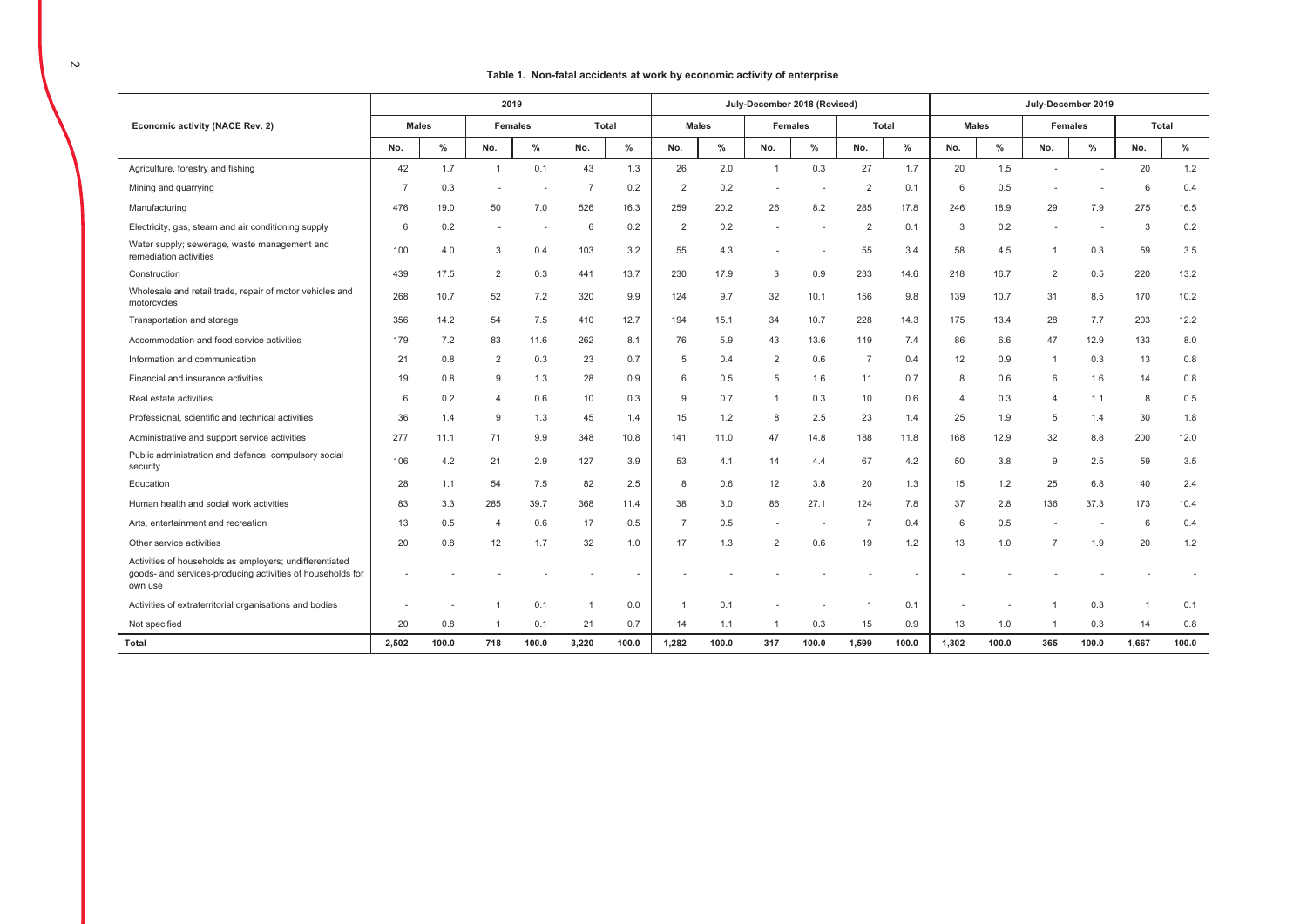|                                                    |              |       | 2019    |       |              |       |              |       | July-December 2018 (Revised) |       |              |               |              |       | July-December 2019 |       |       |       |
|----------------------------------------------------|--------------|-------|---------|-------|--------------|-------|--------------|-------|------------------------------|-------|--------------|---------------|--------------|-------|--------------------|-------|-------|-------|
| <b>Occupations (ISCO-08)</b>                       | <b>Males</b> |       | Females |       | <b>Total</b> |       | <b>Males</b> |       | Females                      |       | <b>Total</b> |               | <b>Males</b> |       | Females            |       | Total |       |
|                                                    | No.          | %     | No.     | $\%$  | No.          | %     | No.          | $\%$  | No.                          | $\%$  | No.          | $\frac{0}{0}$ | No.          | $\%$  | No.                | $\%$  | No.   | $\%$  |
| Armed forces                                       | 23           | 0.9   | 2       | 0.3   | 25           | 0.8   | 9            | 0.7   |                              |       | 9            | 0.6           | 12           | 0.9   |                    | 0.3   | 13    | 0.8   |
| Managers                                           | 19           | 0.8   | 6       | 0.8   | 25           | 0.8   | 11           | 0.9   | $\overline{4}$               | 1.3   | 15           | 0.9           | 10           | 0.8   | 5                  | 1.4   | 15    | 0.9   |
| Professionals                                      | 68           | 2.7   | 101     | 14.1  | 169          | 5.2   | 36           | 2.8   | 44                           | 13.9  | 80           | 5.0           | 37           | 2.8   | 45                 | 12.3  | 82    | 4.9   |
| Technicians and associate professionals            | 299          | 12.0  | 51      | 7.1   | 350          | 10.9  | 116          | 9.0   | 27                           | 8.5   | 143          | 8.9           | 147          | 11.3  | 23                 | 6.3   | 170   | 10.2  |
| Clerical support workers                           | 124          | 5.0   | 65      | 9.1   | 189          | 5.9   | 51           | 4.0   | 29                           | 9.1   | 80           | 5.0           | 52           | 4.0   | 33                 | 9.0   | 85    | 5.1   |
| Service and sales workers                          | 190          | 7.6   | 313     | 43.6  | 503          | 15.6  | 82           | 6.4   | 104                          | 32.8  | 186          | 11.6          | 104          | 8.0   | 165                | 45.2  | 269   | 16.1  |
| Skilled agricultural, forestry and fishery workers | 36           | 1.4   |         | 0.1   | 37           | 1.1   | 30           | 2.3   |                              |       | 30           | 1.9           | 18           | 1.4   |                    |       | 18    | 1.1   |
| Craft and related trades workers                   | 674          | 26.9  | 9       | 1.3   | 683          | 21.2  | 339          | 26.4  | 5                            | 1.6   | 344          | 21.5          | 362          | 27.8  | 6                  | 1.6   | 368   | 22.1  |
| Plant and machine operators, and assemblers        | 342          | 13.7  | 31      | 4.3   | 373          | 11.6  | 178          | 13.9  | 17                           | 5.4   | 195          | 12.2          | 179          | 13.7  | 15                 | 4.1   | 194   | 11.6  |
| Elementary occupations                             | 727          | 29.1  | 139     | 19.4  | 866          | 26.9  | 430          | 33.5  | 87                           | 27.4  | 517          | 32.3          | 381          | 29.3  | 72                 | 19.7  | 453   | 27.2  |
| <b>Total</b>                                       | 2,502        | 100.0 | 718     | 100.0 | 3,220        | 100.0 | 1.282        | 100.0 | 317                          | 100.0 | 1,599        | 100.0         | 1.302        | 100.0 | 365                | 100.0 | 1,667 | 100.0 |

#### Table 2. Non-fatal accidents at work by occupation of victim

### Table 3. Non-fatal accidents at work by age group of victim

|           |              |       | 2019           |                |              |               |       |              | July-December 2018 |       |       |       |       |              |     | July-December 2019 |       |       |
|-----------|--------------|-------|----------------|----------------|--------------|---------------|-------|--------------|--------------------|-------|-------|-------|-------|--------------|-----|--------------------|-------|-------|
| Age-group | <b>Males</b> |       | <b>Females</b> |                | <b>Total</b> |               |       | <b>Males</b> | Females            |       | Total |       |       | <b>Males</b> |     | <b>Females</b>     |       | Total |
|           | No.          | $\%$  | No.            | $\Omega$<br>70 | No.          | $\frac{0}{0}$ | No.   | %            | No.                | $\%$  | No.   | $\%$  | No.   | $\%$         | No. | $\frac{0}{0}$      | No.   | $\%$  |
| 15-24     | 219          | 8.8   | 95             | 13.2           | 314          | 9.8           | 131   | 10.2         | 49                 | 15.5  | 180   | 11.3  | 112   | 8.6          | 60  | 16.4               | 172   | 10.3  |
| 25-34     | 613          | 24.5  | 203            | 28.3           | 816          | 25.3          | 290   | 22.6         | 100                | 31.5  | 390   | 24.4  | 321   | 24.7         | 100 | 27.4               | 421   | 25.3  |
| 35-44     | 705          | 28.2  | 143            | 19.9           | 848          | 26.3          | 366   | 28.5         | 48                 | 15.1  | 414   | 25.9  | 376   | 28.9         | 76  | 20.8               | 452   | 27.1  |
| 45-54     | 544          | 21.7  | 153            | 21.3           | 697          | 21.6          | 266   | 20.7         | 72                 | 22.7  | 338   | 21.1  | 286   | 22.0         | 69  | 18.9               | 355   | 21.3  |
| $55+$     | 421          | 16.8  | 124            | 17.3           | 545          | 16.9          | 229   | 17.9         | 48                 | 15.1  | 277   | 17.3  | 207   | 15.9         | 60  | 16.4               | 267   | 16.0  |
| Total     | 2,502        | 100.0 | 718            | 100.0          | 3,220        | 100.0         | 1,282 | 100.0        | 317                | 100.0 | 1,599 | 100.0 | 1.302 | 100.0        | 365 | 100.0              | 1,667 | 100.0 |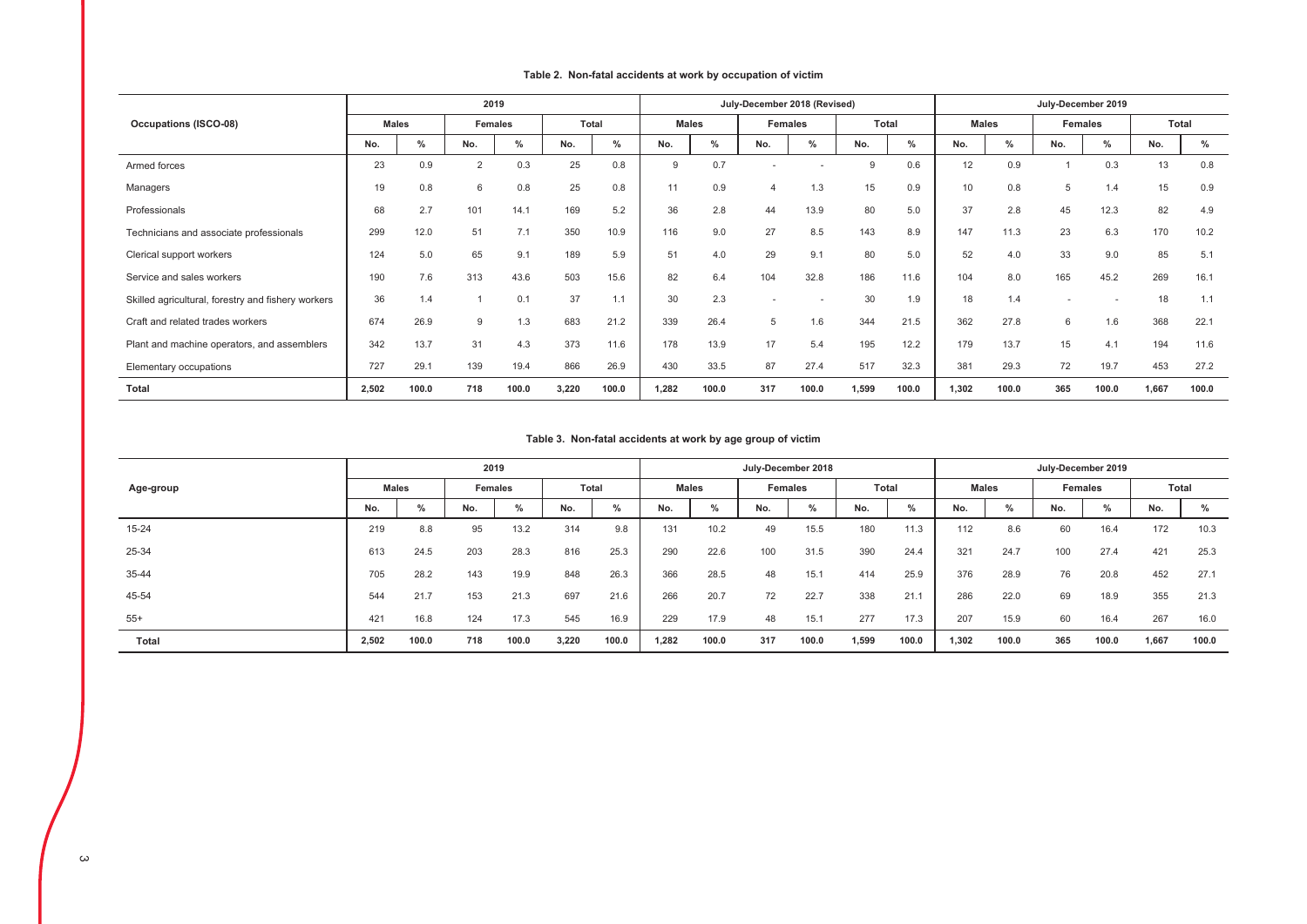#### Table 4. Part of body injured in non-fatal accidents at work

|                                                  |       |              |     | 2019    |       |               |       |              |                | July-December 2018 |       |       |       |               |     | July-December 2019 |             |       |
|--------------------------------------------------|-------|--------------|-----|---------|-------|---------------|-------|--------------|----------------|--------------------|-------|-------|-------|---------------|-----|--------------------|-------------|-------|
| Part of body                                     |       | <b>Males</b> |     | Females |       | Total         |       | <b>Males</b> |                | <b>Females</b>     |       | Total |       | <b>Males</b>  |     | Females            |             | Total |
|                                                  | No.   | $\%$         | No. | %       | No.   | $\frac{0}{0}$ | No.   | %            | No.            | $\%$               | No.   | $\%$  | No.   | $\frac{0}{2}$ | No. | %                  | No.         | %     |
| Head                                             | 293   | 11.7         | 78  | 10.9    | 371   | 11.5          | 155   | 12.1         | 31             | 9.8                | 186   | 11.6  | 139   | 10.7          | 53  | 14.5               | 192         | 11.5  |
| Neck, including spine and vertebra in the neck   | 78    | 3.1          | 28  | 3.9     | 106   | 3.3           | 19    | 1.5          | 15             | 4.7                | 34    | 2.1   | 41    | 3.1           | 15  | 4.1                | 56          | 3.4   |
| Back, including spine and vertebra in the back   | 198   | 7.9          | 67  | 9.3     | 265   | 8.2           | 121   | 9.4          | 20             | 6.3                | 141   | 8.8   | 97    | 7.5           | 35  | 9.6                | 132         | 7.9   |
| Torso and organs                                 | 114   | 4.6          | 43  | 6.0     | 157   | 4.9           | 62    | 4.8          | 12             | 3.8                | 74    | 4.6   | 69    | 5.3           | 17  | 4.7                | 86          | 5.2   |
| Upper extremities                                | 1.154 | 46.1         | 302 | 42.7    | 1.456 | 45.2          | 581   | 45.3         | 140            | 44.2               | 721   | 45.1  | 586   | 45.0          | 151 | 41.4               | 737         | 44.2  |
| Lower extremities                                | 634   | 25.3         | 185 | 25.8    | 819   | 25.4          | 318   | 24.8         | 90             | 28.4               | 408   | 25.5  | 353   | 27.1          | 89  | 24.4               | 442         | 26.5  |
| Wholebody and multiple sites                     | 5     | 0.2          | 3   | 0.4     | 8     | 0.2           | 17    | 1.3          | 3              | 0.9                | 20    | 1.3   |       | 0.2           |     |                    | 3           | 0.2   |
| Other parts of body injured, not mentioned above | ь,    | 0.3          | 3   | 0.4     | 10    | 0.3           |       | 0.1          | $\overline{2}$ | 0.6                | 3     | 0.2   | 5     | 0.4           |     |                    | $\mathbf b$ | 0.3   |
| Not specified                                    | 19    | 0.8          | 9   | 1.3     | 28    | 0.9           | 8     | 0.6          | 4              | 1.3                | 12    | 0.8   | g     | 0.7           | .b  | 1.4                | 14          | 0.8   |
| Total                                            | 2,502 | 100.0        | 718 | 100.0   | 3,220 | 100.0         | 1,282 | 100.0        | 317            | 100.0              | 1,599 | 100.0 | 1,302 | 100.0         | 365 | 100.0              | 1,667       | 100.0 |

### Table 5. Non-fatal accidents at work by type of injury

|                                                            |                |              |                | 2019           |       |       |                |              | July-December 2018 |               |                |                          |       |               |     | July-December 2019 |                |       |
|------------------------------------------------------------|----------------|--------------|----------------|----------------|-------|-------|----------------|--------------|--------------------|---------------|----------------|--------------------------|-------|---------------|-----|--------------------|----------------|-------|
| Type of injury                                             |                | <b>Males</b> |                | <b>Females</b> |       | Total |                | <b>Males</b> |                    | Females       |                | Total                    |       | <b>Males</b>  |     | Females            |                | Total |
|                                                            | No.            | ℅            | No.            | $\%$           | No.   | $\%$  | No.            | ℅            | No.                | $\frac{0}{2}$ | No.            | %                        | No.   | $\frac{9}{6}$ | No. | ℅                  | No.            | ℅     |
| Wounds and superficial injuries                            | 1,454          | 58.1         | 372            | 51.8           | 1,826 | 56.7  | 750            | 58.5         | 161                | 50.8          | 911            | 57.0                     | 761   | 58.4          | 176 | 48.2               | 937            | 56.2  |
| Bone fractures                                             | 293            | 11.7         | 84             | 11.7           | 377   | 11.7  | 147            | 11.5         | 39                 | 12.3          | 186            | 11.6                     | 134   | 10.3          | 42  | 11.5               | 176            | 10.6  |
| Dislocations, sprains, and strains                         | 556            | 22.2         | 164            | 22.8           | 720   | 22.4  | 306            | 23.9         | 82                 | 25.9          | 388            | 24.3                     | 307   | 23.6          | 88  | 24.1               | 395            | 23.7  |
| Traumatic amputations                                      | 10             | 0.4          |                | ٠              | 10    | 0.3   |                | 0.1          |                    | ٠.            |                | 0.1                      |       | 0.5           |     |                    | $\overline{7}$ | 0.4   |
| Concussions and internal injuries                          | 23             | 0.9          | 18             | 2.5            | 41    | 1.3   | 13             | 1.0          | 6                  | 1.9           | 19             | 1.2                      | 13    | 1.0           | 13  | 3.6                | 26             | 1.6   |
| Burns, scalds and frostbites                               | 65             | 2.6          | 27             | 3.8            | 92    | 2.9   | 42             | 3.3          | 12                 | 3.8           | 54             | 3.4                      | 33    | 2.5           | 17  | 4.7                | 50             | 3.0   |
| Poisonings and infections                                  | 17             | 0.7          | $\overline{4}$ | 0.6            | 21    | 0.7   | 3              | 0.2          | 2                  | 0.6           | 5              | 0.3                      | 14    | 1.1           | 4   | 1.1                | 18             | 1.1   |
| Drowning and asphyxiations                                 | 3              | 0.1          | 3              | 0.4            | 6     | 0.2   | $\overline{2}$ | 0.2          |                    | ٠.            | $\overline{2}$ | 0.1                      | 3     | 0.2           |     | 0.3                | $\overline{4}$ | 0.2   |
| Effects of sound and vibration                             | 2              | 0.1          | 3              | 0.4            | 5     | 0.2   | $\overline{2}$ | 0.2          |                    | ٠.            | $\Omega$       | 0.1                      |       | 0.1           |     | ٠.                 |                | 0.1   |
| Effects of temperature extremes, light and radiation       | $\overline{2}$ | 0.1          |                | 0.1            | 3     | 0.2   | $\overline{2}$ | 0.2          |                    | 0.3           | 3              | 0.2                      |       | 0.1           | ۰   |                    |                | 0.1   |
| Shock                                                      | 11             | 0.4          | 9              | 1.3            | 20    | 0.6   | 5              | 0.4          |                    | 2.2           | 12             | 0.8                      | 5     | 0.4           | 8   | 2.2                | 13             | 0.8   |
| Multiple injuries                                          | 2              | 0.1          |                | 0.1            | 3     | 0.1   |                |              |                    |               |                | ٠                        |       | 0.1           |     | 0.3                | 2              | 0.1   |
| Other specified injuries not included under other headings | 3              | 0.1          | 9              | 1.3            | 12    | 0.4   |                |              |                    |               |                | $\overline{\phantom{a}}$ | 3     | 0.2           | 6   | 1.6                | 9              | 0.5   |
| Not specified                                              | 61             | 2.4          | 23             | 3.2            | 84    | 2.6   | 9              | 0.7          |                    | 2.2           | 16             | 1.0                      | 19    | 1.5           | 9   | 2.5                | 28             | 1.7   |
| <b>Total</b>                                               | 2.502          | 100.0        | 718            | 100.0          | 3,220 | 100.0 | 1,282          | 100.0        | 317                | 100.0         | 1.599          | 100.0                    | 1,302 | 100.0         | 365 | 100.0              | 1,667          | 100.0 |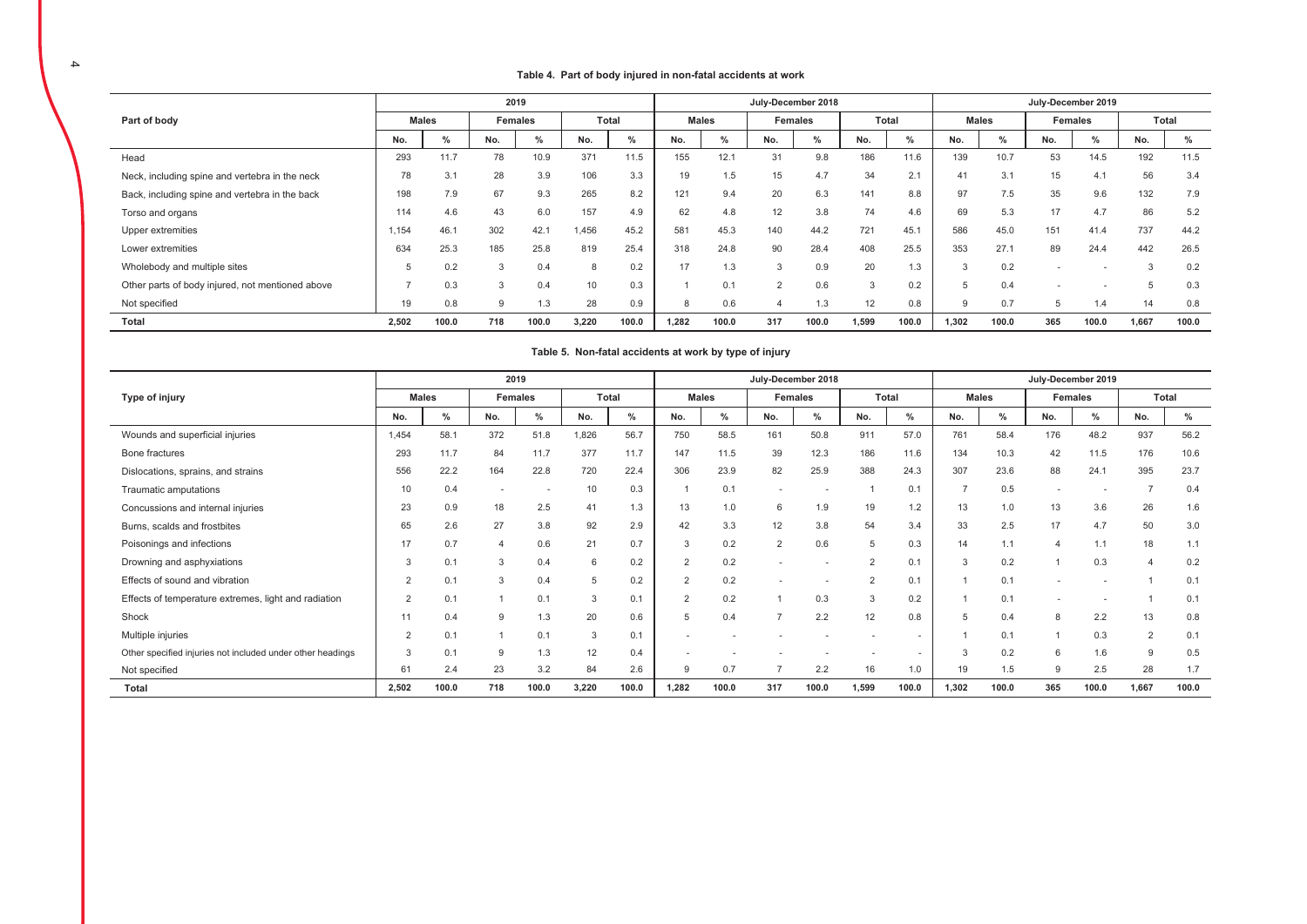# Table 6. Non-fatal accidents at work by district of enterprise

|                  |       |               |     | 2019           |       |               |       |              |                          | July-December 2018 |       |              |       |               |     | July-December 2019 |       |              |
|------------------|-------|---------------|-----|----------------|-------|---------------|-------|--------------|--------------------------|--------------------|-------|--------------|-------|---------------|-----|--------------------|-------|--------------|
| <b>District</b>  |       | <b>Males</b>  |     | <b>Females</b> |       | <b>Total</b>  |       | <b>Males</b> |                          | <b>Females</b>     |       | <b>Total</b> |       | <b>Males</b>  |     | <b>Females</b>     |       | <b>Total</b> |
|                  | No.   | $\frac{0}{0}$ | No. | $\%$           | No.   | $\frac{0}{0}$ | No.   | $\%$         | No.                      | %                  | No.   | %            | No.   | $\frac{0}{2}$ | No. | %                  | No.   | %            |
| Southern Harbour | 889   | 35.5          | 256 | 35.7           | 145   | 35.6          | 485   | 37.8         | 120                      | 37.9               | 605   | 37.8         | 459   | 35.3          | 135 | 37.0               | 594   | 35.6         |
| Northern Harbour | 684   | 27.3          | 250 | 34.8           | 934   | 29.0          | 351   | 27.4         | 101                      | 31.9               | 452   | 28.3         | 335   | 25.7          | 125 | 34.2               | 460   | 27.6         |
| South Eastern    | 310   | 12.4          | 60  | 8.4            | 370   | 11.5          | 142   | 11.1         | 30                       | 9.5                | 172   | 10.8         | 169   | 13.0          | 29  | 7.9                | 198   | 11.9         |
| Western          | 199   | 8.0           | 47  | 6.5            | 246   | 7.6           | 116   | 9.0          | 24                       | 7.6                | 140   | 8.8          | 122   | 9.4           | 24  | 6.6                | 146   | 8.8          |
| Northern         | 370   | 14.8          | 89  | 12.4           | 459   | 14.3          | 169   | 13.2         | 42                       | 13.2               | 211   | 13.2         | 187   | 14.4          | 46  | 12.6               | 233   | 14.0         |
| Gozo and Comino  | 50    | 2.0           | 16  | 2.2            | 66    | 2.0           | 19    | 1.5          | $\overline{\phantom{a}}$ |                    | 19    | 1.2          | 30    | 2.3           | 6   | 1.6                | 36    | 2.2          |
| <b>Total</b>     | 2.502 | 100.0         | 718 | 100.0          | 3,220 | 100.0         | 1.282 | 100.0        | 317                      | 100.0              | 1,599 | 100.0        | 1,302 | 100.0         | 365 | 100.0              | 1,667 | 100.0        |

#### Table 7. Size of enterprise where non-fatal accidents occurred

|                                 |       |              |     | 2019           |       |              |       |              |     | July-December 2018 |       |       |       |              |     | July-December 2019 |       |              |
|---------------------------------|-------|--------------|-----|----------------|-------|--------------|-------|--------------|-----|--------------------|-------|-------|-------|--------------|-----|--------------------|-------|--------------|
| <b>Employment size</b>          |       | <b>Males</b> |     | <b>Females</b> |       | <b>Total</b> |       | <b>Males</b> |     | <b>Females</b>     |       | Total |       | <b>Males</b> |     | <b>Females</b>     |       | <b>Total</b> |
|                                 | No.   | %            | No. | %              | No.   | $\%$         | No.   | $\%$         | No. | %                  | No.   | %     | No.   | $\%$         | No. | %                  | No.   | %            |
| Self-employed without employees | 136   | 5.4          |     | 1.0            | 143   | 4.4          | 70    | 5.5          | 3   | 0.9                | 73    | 4.6   | 66    | 5.1          | h.  | 1.4                | 71    | 4.3          |
| 1-9 employees                   | 220   | 8.8          | 35  | 4.9            | 255   | 7.9          | 115   | 9.0          | 20  | 6.3                | 135   | 8.4   | 111   | 8.5          | 16  | 4.4                | 127   | 7.6          |
| 10-49 employees                 | 432   | 17.3         | 87  | 12.1           | 519   | 16.1         | 207   | 16.1         | 28  | 8.8                | 235   | 14.7  | 233   | 17.9         | 67  | 18.4               | 300   | 18.0         |
| 50-249 employees                | 629   | 25.7         | 163 | 22.7           | 792   | 24.6         | 341   | 26.6         | 65  | 20.5               | 406   | 25.4  | 301   | 23.1         | 98  | 26.8               | 399   | 23.9         |
| 250-499 employees               | 300   | 12.0         | 90  | 12.5           | 390   | 12.1         | 156   | 12.2         | 36  | 11.4               | 192   | 12.0  | 176   | 13.5         | 62  | 17.0               | 238   | 14.3         |
| 500 employees or more           | 763   | 30.5         | 333 | 46.4           | .096  | 34.0         | 376   | 29.3         | 164 | 51.7               | 540   | 33.8  | 398   | 30.6         | 116 | 31.8               | 514   | 30.8         |
| Not specified                   | 22    | 0.9          | 3   | 0.4            | 25    | 0.8          | 17    | 1.3          |     | 0.3                | 18    | 1.1   | 17    | 1.3          |     | 0.3                | 18    | 1.1          |
| Total                           | 2,502 | 100.0        | 718 | 100.0          | 3,220 | 100.0        | 1.282 | 100.0        | 317 | 100.0              | 1,599 | 100.0 | 1,302 | 100.0        | 365 | 100.0              | 1,667 | 100.0        |

#### Table 8. Employment status of victim involved in non-fatal accidents

|                          |       |               |     | 2019    |       |               |       |              | July-December 2018 |                |       |              |       |              | July-December 2019 |                |       |               |
|--------------------------|-------|---------------|-----|---------|-------|---------------|-------|--------------|--------------------|----------------|-------|--------------|-------|--------------|--------------------|----------------|-------|---------------|
| <b>Employment status</b> |       | <b>Males</b>  |     | Females |       | <b>Total</b>  |       | <b>Males</b> |                    | <b>Females</b> |       | <b>Total</b> |       | <b>Males</b> |                    | <b>Females</b> |       | Total         |
|                          | No.   | $\frac{0}{0}$ | No. | $\%$    | No.   | $\frac{0}{0}$ | No.   | %            | No.                | $\%$           | No.   | $\%$         | No.   | $\%$         | No.                | $\%$           | No.   | $\frac{0}{0}$ |
| Self-employed            | 187   | 7.5           |     |         | 195   | 6.1           | 108   | 8.4          |                    | ن ۱            | 112   |              | 97    | 7.5          |                    | . 6            | 103   | 6.2           |
| Full-time employee       | 2,236 | 89.4          | 631 | 87.9    | 2,867 | 89.0          | .148  | 89.5         | 284                | 89.6           | 1.432 | 89.6         | .162  | 89.2         | 315                | 86.3           | 1.477 | 88.6          |
| Part-time employee       | 79    | 3.2           | 79  | 11.0    | 158   | 4.9           | 26    | 2.0          | 29                 | 9.1            | 55    | 3.4          | 43    | 3.3          | 44                 | 12.1           | 87    | 5.2           |
| <b>Total</b>             | 2,502 | 100.0         | 718 | 100.0   | 3.220 | 100.0         | 1.282 | 100.0        | 317                | 100.0          | 1.599 | 100.0        | 1,302 | 100.0        | 365                | 100.0          | 1.667 | 100.0         |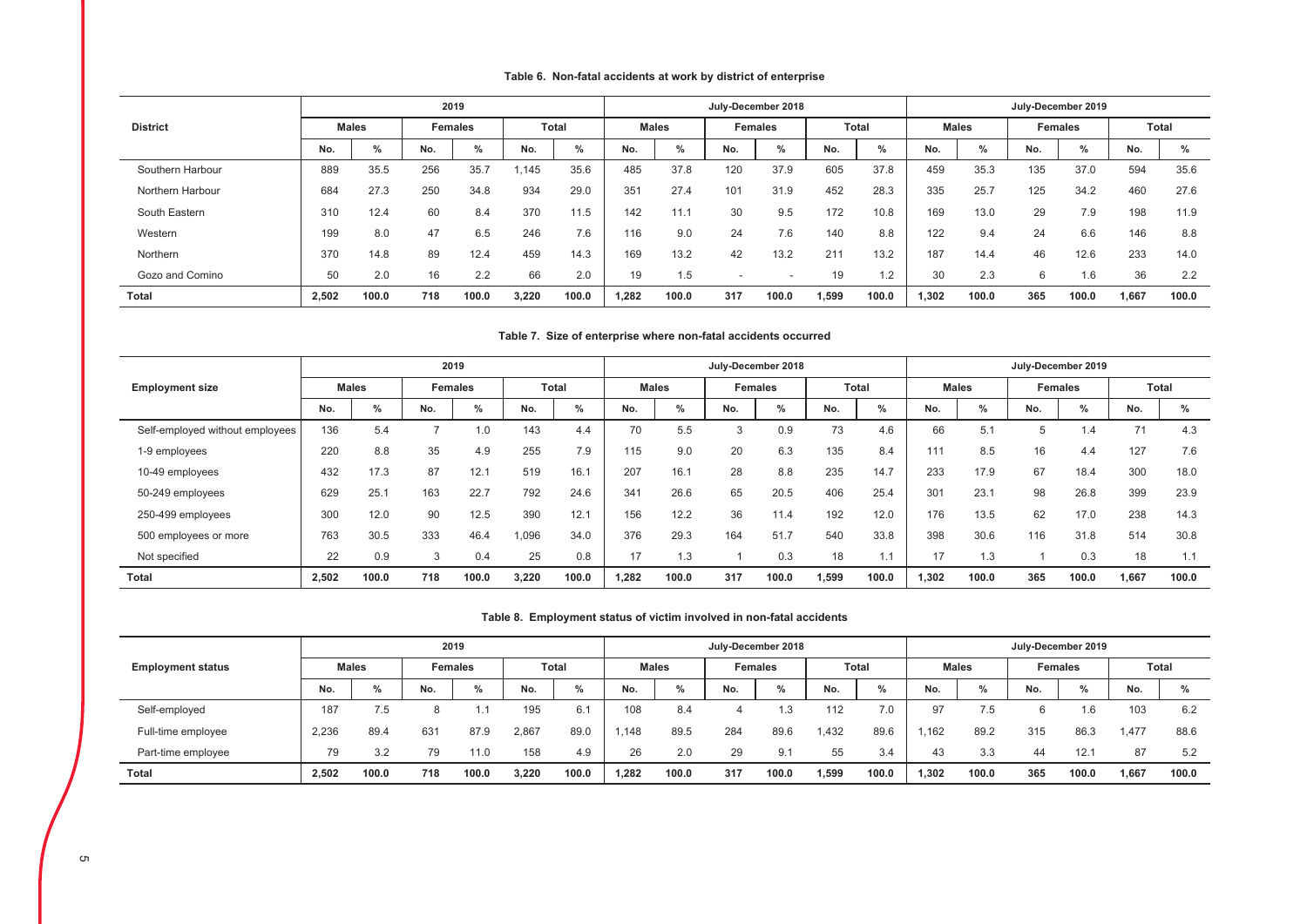# Table 9. Standardised non-fatal accidents at work by economic activity of enterprise<sup>1</sup>

|                                                                                                                                  |                                         | 2019                          |                                                                          |
|----------------------------------------------------------------------------------------------------------------------------------|-----------------------------------------|-------------------------------|--------------------------------------------------------------------------|
| <b>Economic activity (NACE Rev. 2)</b>                                                                                           | No. of employed<br>persons <sup>2</sup> | No. of non-fatal<br>accidents | <b>Standardised</b><br><b>Incidence Rate</b><br>(per 100,000<br>workers) |
| Agriculture, forestry and fishing                                                                                                | 2,600                                   | 43                            | 17                                                                       |
| Mining and quarrying                                                                                                             |                                         | 7                             |                                                                          |
| Manufacturing                                                                                                                    | 28,564                                  | 526                           | 209                                                                      |
| Electricity, gas, steam and air conditioning supply                                                                              |                                         | 6                             |                                                                          |
| Water supply; sewerage, waste management and<br>remediation activities                                                           | 2,774                                   | 103                           | 41                                                                       |
| Construction                                                                                                                     | 16,149                                  | 441                           | 175                                                                      |
| Wholesale and retail trade, repair of motor vehicles and<br>motorcycles                                                          | 36,907                                  | 320                           | 127                                                                      |
| Transportation and storage                                                                                                       | 12,976                                  | 410                           | 163                                                                      |
| Accommodation and food service activities                                                                                        | 18,678                                  | 262                           | 104                                                                      |
| Information and communication                                                                                                    | 10,086                                  | 23                            | 9                                                                        |
| Financial and insurance activities                                                                                               | 11,332                                  | 28                            | 11                                                                       |
| Real estate activities                                                                                                           | 2,642                                   | 10                            | 4                                                                        |
| Professional, scientific and technical activities                                                                                | 13,256                                  | 45                            | 18                                                                       |
| Administrative and support service activities                                                                                    | 11,734                                  | 348                           | 138                                                                      |
| Public administration and defence; compulsory social<br>security                                                                 | 16,530                                  | 127                           | 51                                                                       |
| Education                                                                                                                        | 22,553                                  | 82                            | 33                                                                       |
| Human health and social work activities                                                                                          | 23,654                                  | 368                           | 146                                                                      |
| Arts, entertainment and recreation                                                                                               | 13,095                                  | 17                            | 7                                                                        |
| Other service activities                                                                                                         | 5,696                                   | 32                            | 13                                                                       |
| Activities of households as employers; undifferentiated<br>goods- and services-producing activities of households for<br>own use | 1686u                                   |                               |                                                                          |
| Activities of extraterritorial organisations and bodies                                                                          |                                         | 1                             |                                                                          |
| Not specified                                                                                                                    |                                         | 21                            |                                                                          |
| <b>Total</b>                                                                                                                     | 251,398                                 | 3,220                         | 1,281                                                                    |

<sup>1</sup> Refer to methodological note 5.<br><sup>2</sup> Source: Quarter 1 to quarter 3 Labour Force Survey 2019.

Unreliable - less than 20 sample observations.

" Under represented - between 20 and 49 sample observations.